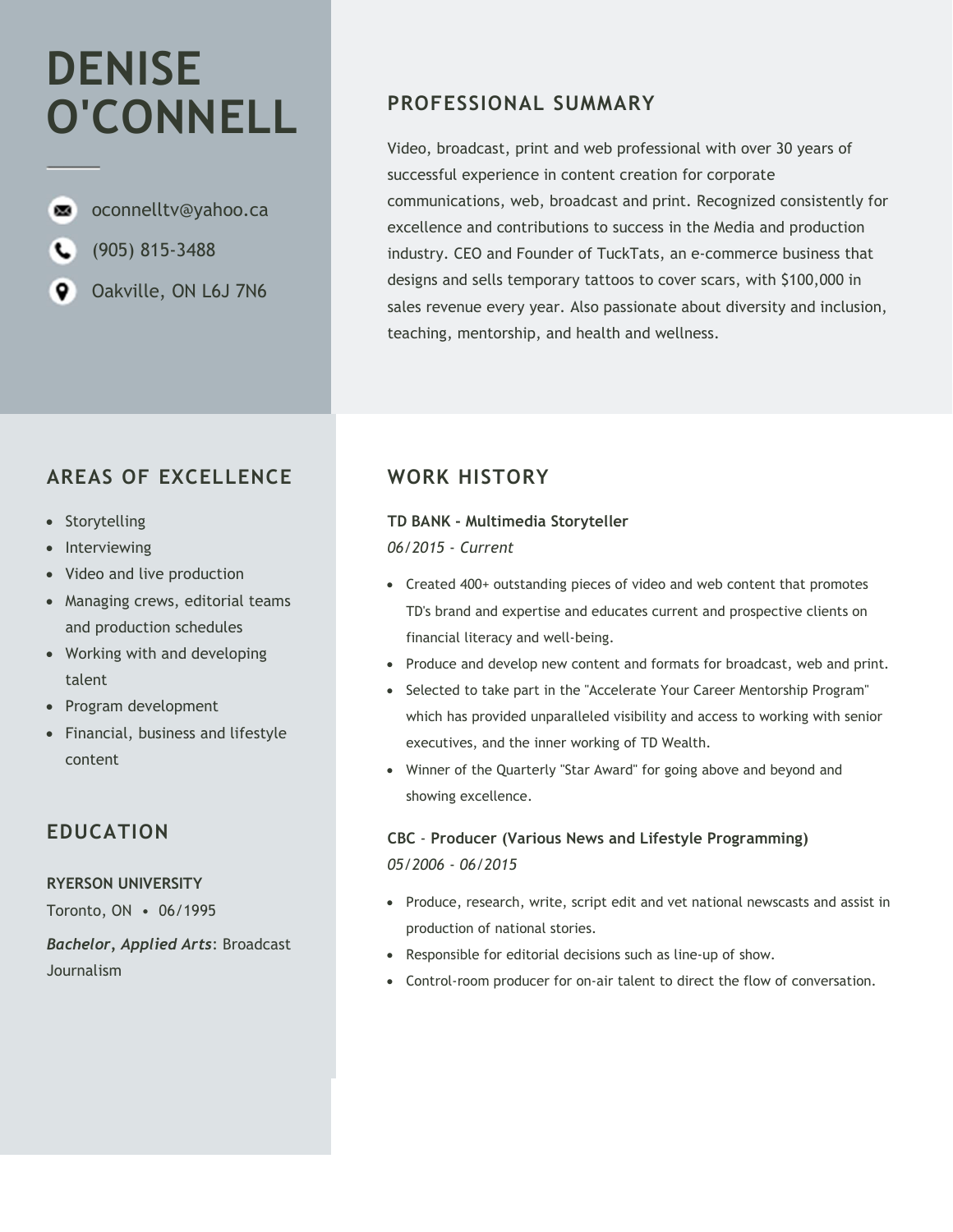## INDUSTRY WORK

## RTNDA CANADA- Diversity and Inclusion Manager

Created and instituted a successful diversity and inclusion plan and campaign for the Canadian broadcast news industry.

Worked with news directors across the country to educate, get buy-in and help execute their diversity initiatives.

#### MOHAWK COLLEGE- Professor

Taught a heavy course load to graduating students in the media faculty, on subjects such as documentary, live news production, television reporting, and social media.

## PUBLICATIONS

Published in over 50 different titles including Our Homes Magazine, ePregnancy, InBurlington, Parents Canada, Urban Baby and Toddler. Lake Erie Living among others.

## BELLMEDIA- Great Truckin' Food – Executive Producer/ Creator 06/2014 - 12/2016

• Developed and executive produced food show format. Responsible for decisions and execution on all aspects of production, as well as creative.

#### NBC UNIVERSAL- Today - Producer

04/2012 - 06/2015

 Responsible for chasing and booking high-profile guests, producing on-air talent, and segment creation for stories located in the Greater Toronto Area.

# BNN Bloomberg - Specials Producer

05/2010 - 06/2015

 Shaped and executed extensive special live coverage and other pre-produced one-hour specials.

## EDWARD JONES INTERNATIONAL - Senior Producer/Director 11/2012 - 06/2015

- Created corporate and commercial video based on business and finance.
- Responsible for production co-ordination including hiring and contracting freelance production crew and talent for local shoots.
- Managed crews and provided input and direction to regarding content and shoots.

## OUR HOMES MAGAZINE - Editor

01/2010 - 06/2015

- Assigned stories, led content development meetings and reviewed and copy edited completed stories to guide execution of concepts and tone.
- Managed budgets

## CISION - Senior Video Producer

03/2002 - 06/2015

 Worked with various clients to create commercial and corporate video and webcasts.